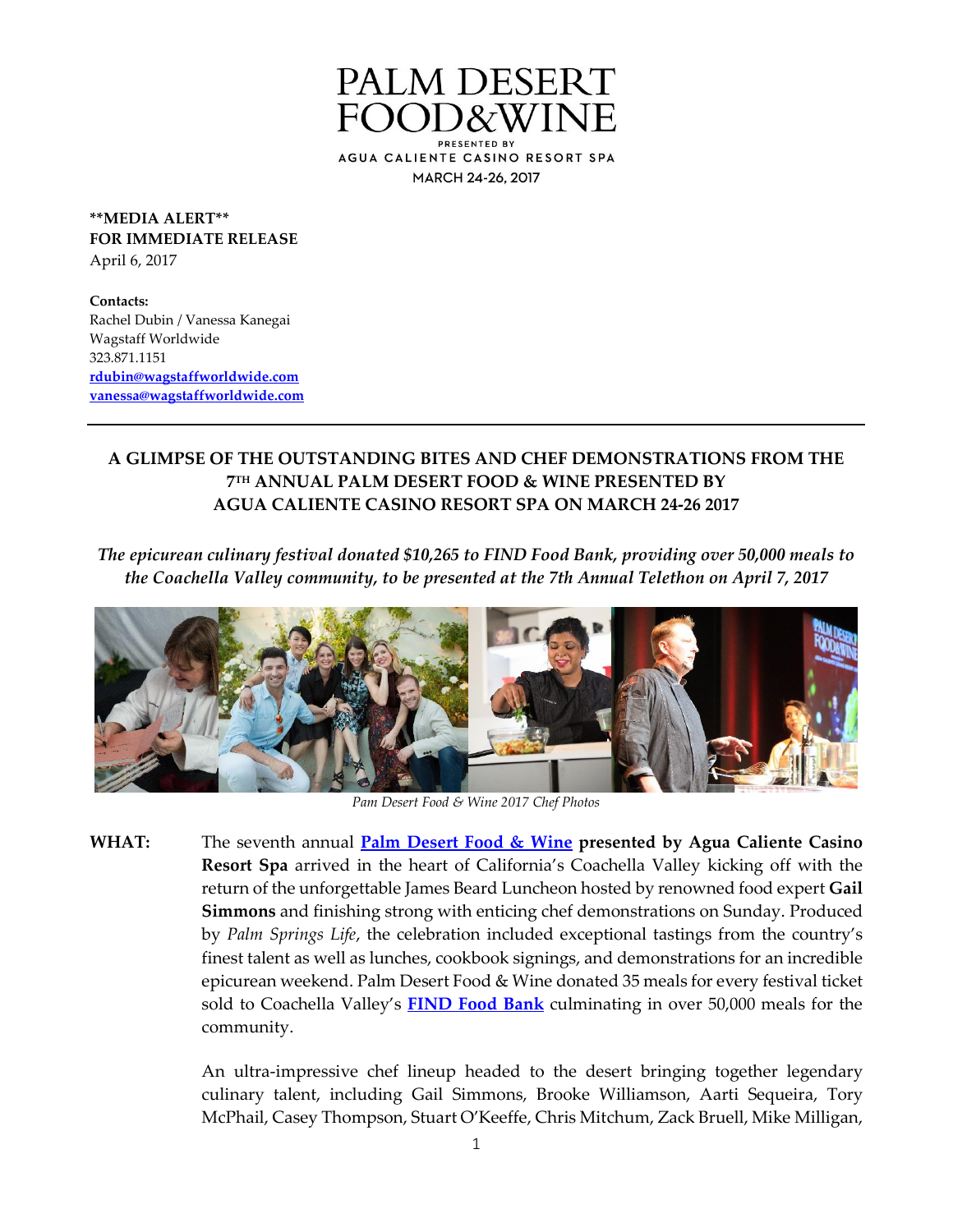and Melissa King, just to name a few. Highlights and notable mention's throughout the weekend's exciting revelries included:

### **Thursday, March 23 – "An Evening in New Orleans" at Toscana Country Club**

Reknowned Chef Tory McPhail of Commander's Palace in New Orleans and James Beard Award-Winning Chef Eric Wadlund of Toscana Country Club cooked up a oneof-a-kind experience of New Orleans flavors and tastes for guests. NOLA dishes and libations included Lobster Hushpuppies, Air-Dried Jidori Roulade, Shrimp & Tasso Henican, Chicory Coffee Lacquered Texas Quail, Brandy Milk Punch, and Strawberry & White Chocolate Bread Pudding.

## **Friday, March 24 – James Beard Four-Course Luncheon**

The return of the popular James Beard Luncheon was a huge success featuring emcee Gail Simmons and cuisine expertly prepared by four standout chefs. Highlights include Chef Gail Gand's (Tru) Bacon Wrapped Shrimp Stuffed Sweet Peppers; Chef Tory McPhail's (Commander's Palace) Commander's Turtle Soup; Chef Casey Thompson's Braised Pork Cheek; and Pastry Chef Zac Young's (Craveable Hospitality Group) Strawberry Cheesecake Semifreddo and Graham Cracker Angel Food Cake.

## **Friday, March 24 – Celebrity Chef Reception at The Ford Estate**

The 2017 festival chefs ventured out for a relaxing night of mingling and dining at the iconic former home of Gerald and Betty Ford in Rancho Mirage. Guests toured the beautiful estate while indulging in bites from "Top Chef" 2017 winner Brooke Williamson's new restaurant, Da Kikokiko, paired with Gail Simmons' Honey Lemonade Twist featuring Brooke's Strawberry Lemonade Ice Cubes.

### **Saturday, March 25 – Celebrity Chef Demonstrations & Grand Tasting**

The Gardens on El Paseo was transformed into a foodie wonderland as guests had the opportunity to view distinguished chef demos and enjoy mouthwatering tastes of Biscuits with Lemon Curd and Date Butter along with Honey Lemonade Twist cocktails from Gail Simmons and Brooke Williamson; decadent Crawfish and Cognac with Creole Cream Cheese Gnocchi from Tory McPhail; a delightful Spring Pea and Burrata Salad from Casey Thompson; and a light and refreshing Quinoa Tabbouleh from Aarti Sequeira. Other restaurants and food vendors cooked up delicious samples for the crowds including Chi at The Avalon, Fleming's Prime Steakhouse & Wine Bar, Minus 30˚ Handcrafted Frozen Dessert, Rubio's Coastal Grill, The Steakhouse at Agua Caliente Casino Resort Spa, and WP Kitchen + Bar, among many others.

### **Sunday, March 26 – Celebrity Chef Demonstrations & Grand Tasting**

The Sunday afternoon in the desert ended the culinary extravaganza with vivid cooking demos such as vegetable packed mac & cheese with popcorn topping from the Beekman Boys; hearty braised beef and fennel with wild muchroom risotto from Zack Bruell; chilean sea bass infused with orange and rosemary olive oil from local Executive Chef Mike Milligan; and a dessert oozing chocolately goodness by Stuart O'Keefe. Other impressive tastes and samples from outstanding local restaurants included Adobe Grill, Catalan Mediterranean Restaurant, Lulu California Bistro, Stone Brewing, Lagunitas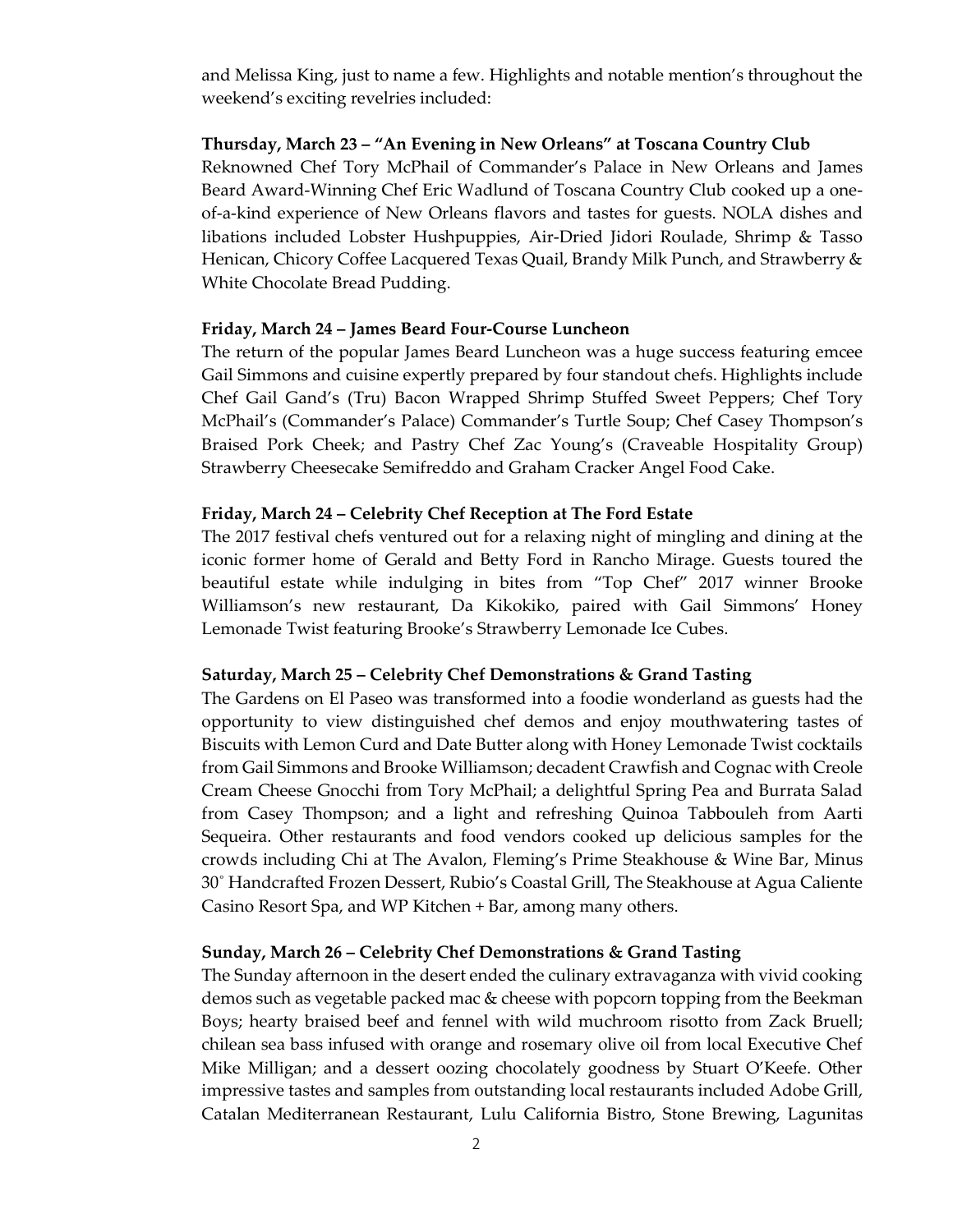Brewing Company, and Cambria Estate Vineyard & Winery, just to name a few, while soaking up the last day of the Coachella Valley sun.

Palm Desert Food & Wine's culinary extravaganza resulted in a donation of \$10,265 to Coachella Valley's **[FIND Food Bank](http://findfoodbank.org/)**, which provides food and essentials to those in need throughout the community. On **Friday, April 7**, FIND will host the **7 th Annual Telethon** at their warehouse, a major fundraising and awareness-building event speaking to the community about fighting hunger locally, sponsored by CBS-Local 2. Throughout the evening, CBS-Local 2 will have a broadcast from 7-8 p.m. airing pretaped stories that help tell FIND's journey as well as LIVE on-air interviews with people/organizations that FIND wants to recognize for their commitment to fighting hunger in the Coachella Valley. This includes thanking partner Palm Desert Food & Wine for their significant contribution.

- **PHOTOS:** Images of Palm Desert Food & Wine presented by Agua Caliente Casino Resort Spa (2017) are available to view/download by clicking **[here.](https://www.dropbox.com/sc/7a6sdbmkl0eb6xe/AAAM4rz5kcNKXMS7y9bErP_9a)**
- **SOCIAL MEDIA:** [Facebook \(@palmdesertfoodandwine\)](https://www.facebook.com/palmdesertfoodandwine?ref=hl) [Twitter \(@PDFoodWine\)](https://twitter.com/PDFoodwine) [Instagram \(@PDFoodandWine\)](https://www.instagram.com/PDfoodandwine/) [Pinterest \(@PDFoodWine\)](https://www.pinterest.com/PDFoodWine/) #PDFW #PDFWFESTIVAL

**SPONSORS/PARTNERS:** 2017 sponsors for Palm Desert Food & Wine presented by Agua Caliente Casino Resort Spa include: *Palm Springs Life*; City of Palm Desert; Lexus; Ferguson Bath, Kitchen & Lighting Gallery; Better Built Inc.; Cambria; Effen Vodka; Miele; Constellation Brands; Celebrity Cruises; Shamrock Foods; Hotel Paseo; Chef Works; TRIO Restaurant; VOSS Artesian Water; Verterra; North Shore Living Herbs; Selvarey Rum; Sandy Young; Event Scape; Caliente Tropics Resort Hotel; and media sponsors KMIR, KPSE, LIVE Magazine, Valpak, and The Standard.

### **About Palm Desert Food & Wine Festival presented by Agua Caliente Casino Resort Spa**

The Palm Desert Food & Wine Festival presented by Agua Caliente Casino Resort Spa is owned and operated by *Palm Springs Life;* produced by Tony Marchese; and with sponsorship support in part from City of Palm Desert; Lexus; Ferguson Bath, Kitchen & Lighting Gallery; Better Built Inc.; Cambria; Effen Vodka; Miele; Constellation Brands; Celebrity Cruises; Shamrock Foods; Hotel Paseo; Chef Works; TRIO Restaurant; VOSS Artesian Water; Verterra; North Shore Living Herbs; Selvarey Rum; Sandy Young; Event Scape; Caliente Tropics Resort Hotel; and media sponsors KMIR, KPSE, LIVE Magazine, Valpak, and The Standard. The annual food and wine event gathers the brightest and most inspired chefs and culinary personalities from around the country for three extraordinary days of food and wine tasting. A portion of the proceeds will benefit the Coachella Valley's FIND Food Bank. For more information visit [www.palmdesertfoodandwine.com](http://www.palmdesertfoodandwine.com/) or visit us o[n Facebook,](https://www.facebook.com/palmdesertfoodandwine) [Instagram,](https://instagram.com/PDfoodandwine/) or [Twitter.](https://twitter.com/PDFoodWine)

### **About** *Palm Springs Life*